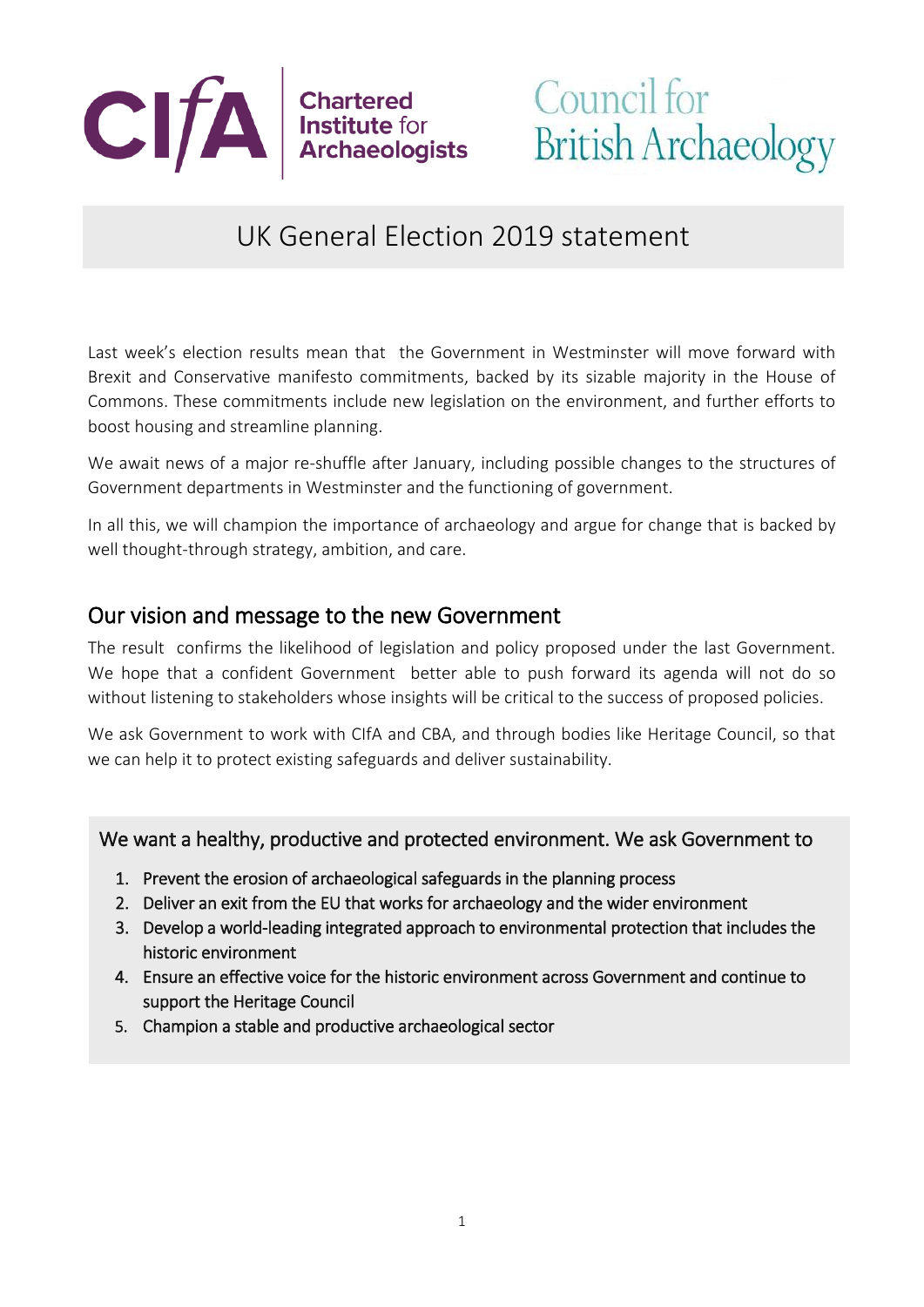# **1.** Prevent the erosion of archaeological safeguards in the planning process

Government policy for *planning reform* will probably be set out in an *Accelerated Planning White Paper* in England, promised before the election, with similar proposals also being consulted on by Scottish Government. We will argue against erosion of heritage protection, particularly of undesignated heritage assets, by changes that remove opportunities for archaeological assessment.

The system for *local authority archaeology services* works well where it is properly funded. We will continue to advise government on protecting and enhancing these services, using our evidence base.

Local government funding remains at risk and we will encourage exploration of new ways of working that improve sustainability of archaeological advice and increase public benefit from archaeology.

# **2.** Deliver an exit from the EU that works for archaeology and the environment

CIfA and CBA will press to maintain environmental protections, research, and funding for culture and heritage. We will stress the demand for skilled workers in UK archaeology, building on the recent *recognition that archaeology is an occupation in shortage*.

We will advise on programmes for student continuation visas, Tier-1 style exceptional-talent visas, or sector-specific deal visas for archaeology and continue to champion the importance of international citizens who are already working in UK archaeology.

We will make the case for funding for research and for communities through the proposed *UK Shared Prosperity Fund*, and ensure that the *UK's world-leading archaeological research* is maintained even without EU funding.

# **3.** Develop a world-leading integrated approach to environmental protection that includes the historic environment

The Government has committed to producing new environmental legislation which protects environmental principles, enshrined in a new *Environment Bill* which sets enforceable targets. Government must revisit this draft legislation to ensure that the scope of future monitoring and the remit of the new Office of Environmental Protection include the historic environment.

The *Agriculture Bill* was absent from the Queen's speech, but we will remind Government of previous promises on agricultural subsidy based on public money for public goods, and continue to advise on how to target subsidy that includes conservation and enhancement of the historic environment. We will continue to engage with parallel processes, based on these principles, across all UK nations.

We will also push Government to ensure inclusion of the historic Environment in the *Fisheries Bill*.